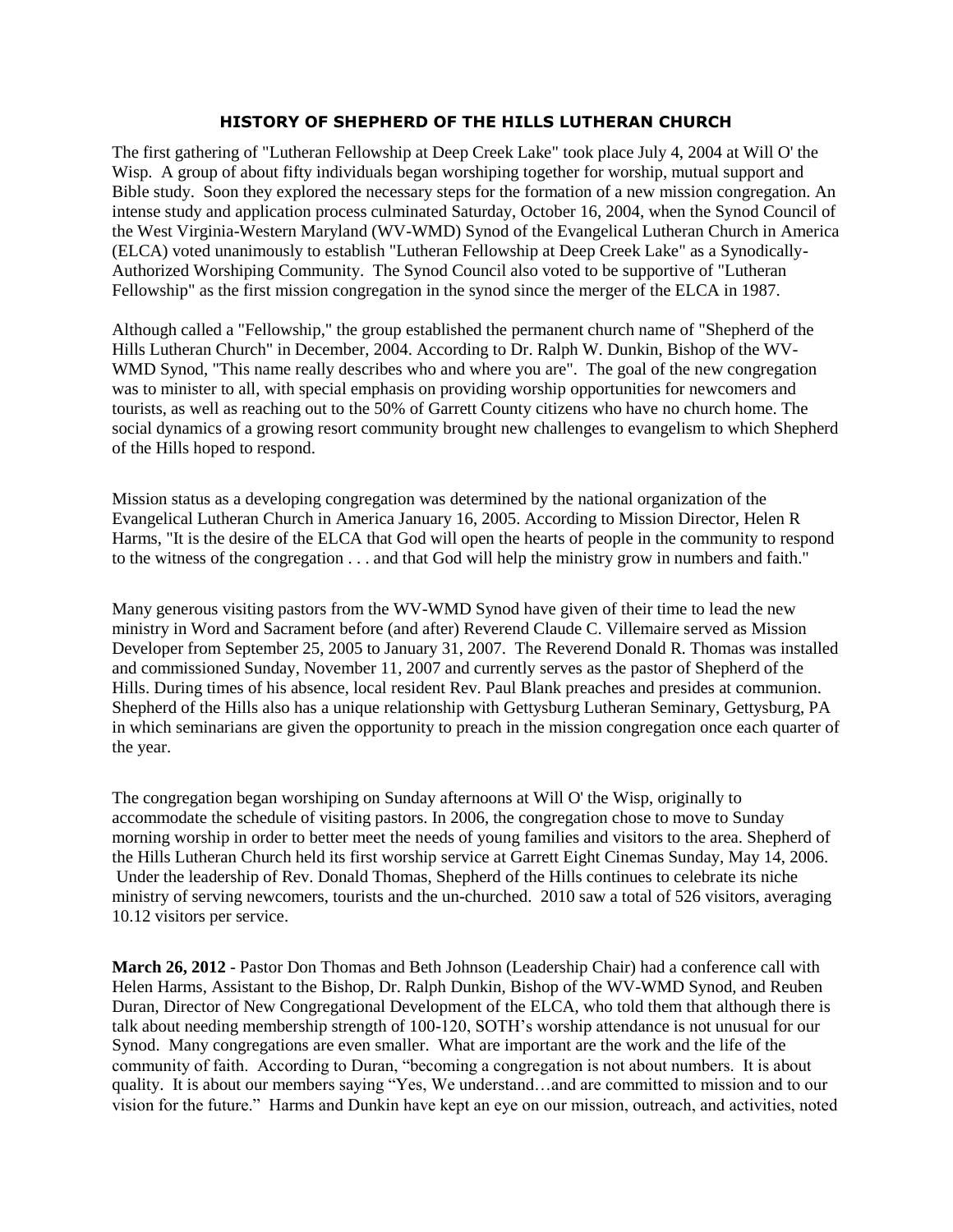that our average membership attendance is increasing, and have invited us to consider becoming a fullfledged congregation of the ELCA.

**Sunday, June 24, 2012**, the congregation voted to move ahead in faith and begin the process of becoming a full-fledged, constitutionally-approved "Congregation" of the ELCA. Once all of the preorganization paperwork is ready (hopefully by Christmas), a meeting is called of the membership to adopt and formalize the work.

**March, 2013** - Shepherd of the Hills Lutheran Church moved to a new location. Shepherd of the Hills took over a lease on the property in the Zip-eez complex, as of March 1, 2013 and began worshiping at the new location March 17, 2013. The property is located on Route 219 at Sand Flat Road (17863 Garrett Highway - Unit D). God prepared a gift that will suit our needs to be able to respond to His call.

The *Visionary Action Plan*, adopted by the congregation Dec. 2, 2012 states *"Having a facility of our own is vital to our ability to grow God's Kingdom. A place of our own would allow for Sunday morning worship as well as Saturday evening worship, Sunday afternoon and evening activities, mid-week activities, community events, office and storage space. There would be no limit to how we could respond to God's call."*

**April 7, 2013** - The congregation of Shepherd of the Hills Lutheran Church welcomed Dr. Ralph W. Dunkin, Bishop of the West Virginia-Western Maryland Synod of the Evangelical Church in America (ELCA) and Helen Harms, Assistant to the Bishop, on Sunday, April 7, 2013. On the special day, the mission congregation voted to join together as a "full-fledged" congregation of the ELCA. Following a year-long organization process, the congregation adopted their new constitution and by-laws, as well as a "Visionary Action Plan to Grow God's Kingdom" (a resource and guide, which is a concerted effort by the congregation to discern God's will, to carrying out His mission in this community).

**May 31, 2013** – **SHEPHERD OF THE HILLS** was presented for membership as a full-fledged congregation in the Evangelical Lutheran Church in America (ELCA) during the Synod Assembly, May 31, 7:15 p.m. at St. Paul Lutheran Church, 309 Baldwin Street, Morgantown. Eleven of our members were present at the Synod Assembly worship service and were called to the front to respond *on behalf of Shepherd of the Hills* that we would be faithful to the Gospel of our Lord Jesus Christ, faithful to the God's mission, and would accept the rites and privileges attendant to membership in the ELCA, all with God's help.

The other assembled Synod members then responded with a pledge to support and encourage us in the common mission to which Christ has called us.

The evening concluded with a reception in honor of "our newest congregation", sponsored by the people of St. Paul. We are most grateful for their kindness!!

The ELCA currently has 340 mission starts--- "oops, 339, now that Shepherd of the Hills is a full-fledged congregation"!!

Praise and thanks be to God for allowing us to come this far, and prayers for continued guidance as we pursue His mission.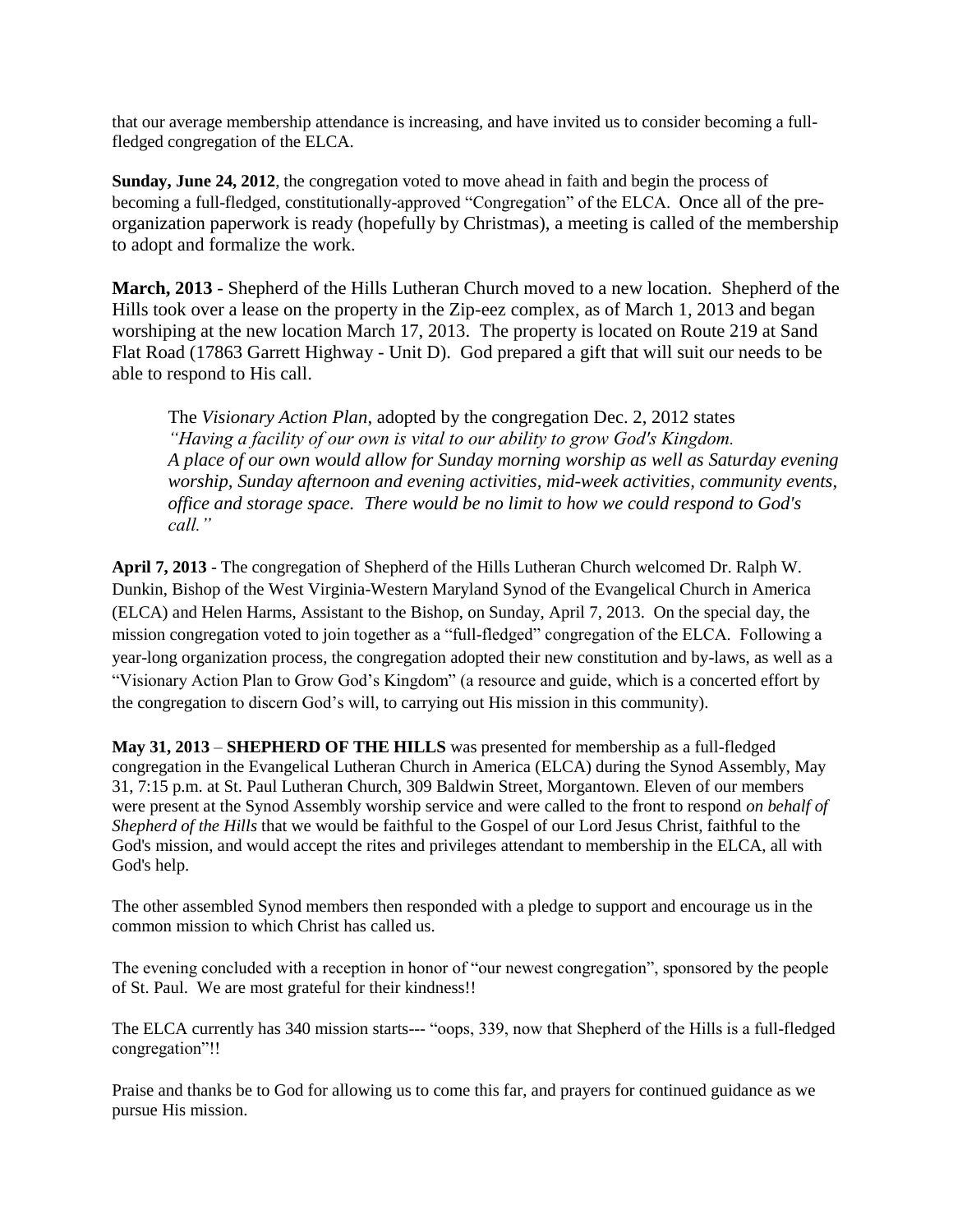The vision of Shepherd of the Hills Lutheran Church is that it will continue to be a church that welcomes newcomers with liturgical, inspiring worship; is active in the community; and provides opportunities for learning, service and leadership. God's purpose for Shepherd of the Hills is to live as a community of faith in Christ Jesus, reaching out to all to share God's love and forgiveness.

## **December 31, 2014**

Reverend Donald R. Thomas retired as pastor of Shepherd of the Hills. He served Shepherd of the Hills Lutheran Church, part-time, since his Installation and Commissioning November 11, 2007. During the final six months of his service, the congregation council completed their profile papers, and began working with the West Virginia-Western Maryland Synod to begin the call process for a new full-time pastor.

# **February 1, 2015**

Richard T. Egtvedt was called as pastor of Shepherd of the Hills Lutheran Church, and will begin leading the flock on Sunday, February 15, 2015.

Ordination and Installation will be held Saturday, February 14 at 2:00 p.m., at Emmanuel Lutheran Church, Bittinger, MD. The entire community is invited to attend. Rick's ordination sponsors are Reverend Mark Combs, St. John's Lutheran Church, Zanesville, OH and Reverend Ann Schmid, Our Redeemer Lutheran Church, McMurray, PA.

# **June 26, 2016**

The congregation of Shepherd of the Hills voted to move its worship site back to the location where it first began in 2004. Worship will take place at Will O' the Wisp, Sundays at 4:00 PM. It was felt that the previous site at Sand Flat Plaza (previously known as the Zip-Eez complex), being two miles south of the lake, was not conducive to attracting visitors and vacationers. When located at the lake, annual visitor count in 2009 was 560 / in 2010 the visitor count was 526… as compared to 202 visitors in 2014 and 291 visitors in 2015.

## **February 28, 2017**

Just after 9:00 pm on February 28, 2017 the owner of Will-O-Wisp notified Pastor Rick Egtvedt, unbeknownst to him, that a large amount of video and arcade equipment had been moved into our previous worship space by a new tenant. Having previously received notice that we might not be able to continue worshiping at the Will-O-Wisp through Easter, council had previously decided to develop an emergency fallback option. Following discussions with Pastor Jonathan Moon and approval by the McHenry United Methodist Church Council, we decided their location would provide a viable temporary option in case of the loss of Will-o-Wisp. After talking to our President and Worship & Music Chair, the decision was made to move our worship location starting the next evening (Ash Wednesday).

## **June 25, 2017**

The congregation of Shepherd of the Hills has appreciated the generous hospitality and welcoming arms of our "full communion partner", the McHenry United Methodist Church, on Mosser Road in McHenry. After temporarily worshiping there for four months, the congregations moved forward to formalizing the relationship, to establish 477 Mosser Road, McHenry, as its newly established worship location.

## **September 10, 2017**

Shepherd of the Hills has been graciously welcomed by Father Doug Kenney and the congregation of St. Peter the Apostle Catholic Church, to begin worshiping in their beautiful 'St. Peter at the Lake Center' at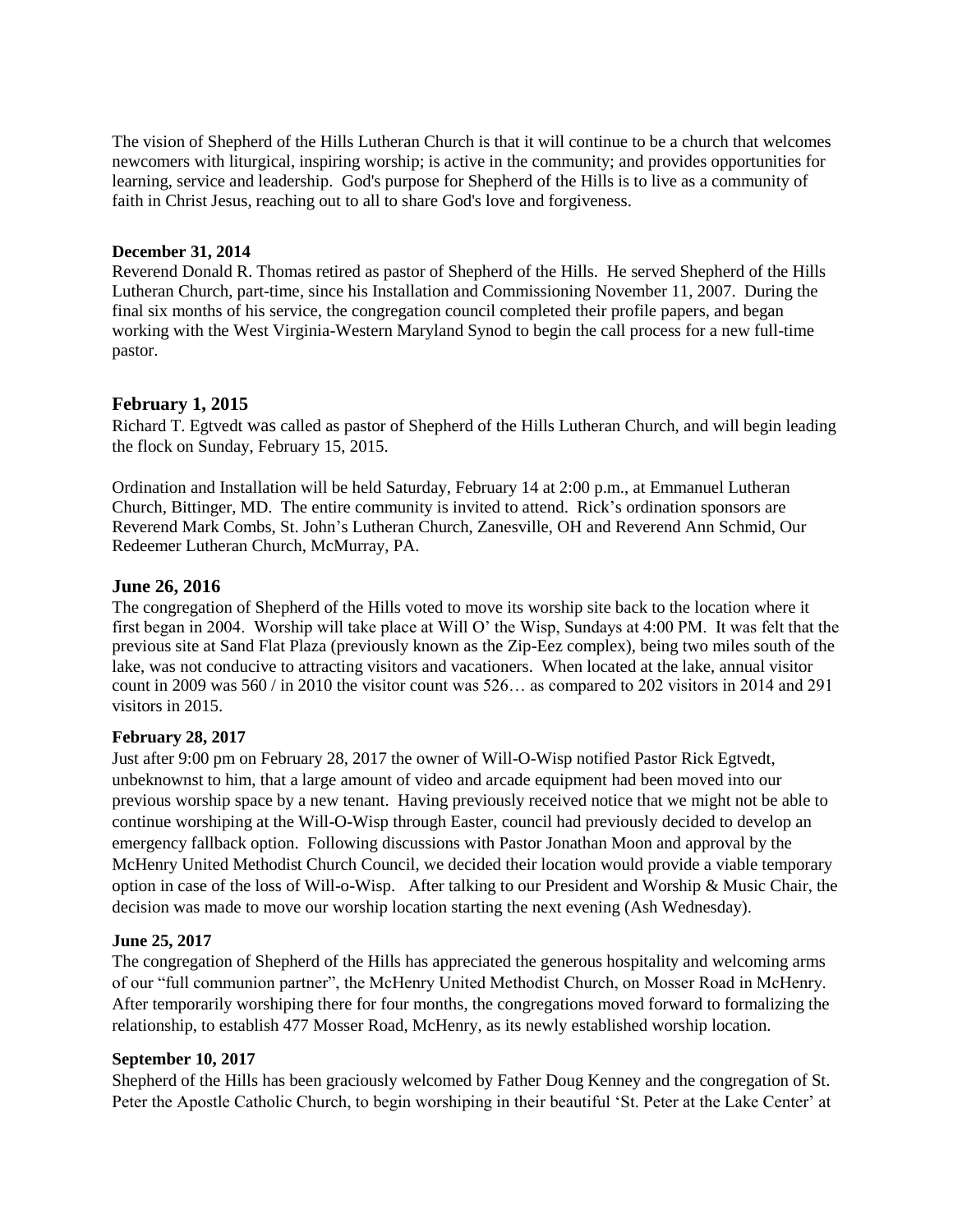1140 Mosser Road, McHenry, MD. The Catholic service is held there on Saturdays only, from Labor Day to Memorial Day… opening the opportunity for Shepherd of the Hills to hold Sunday morning services at 10:00 a.m. During the summer (Memorial Day to Labor Day), Shepherd of the Hills will hold worship at an earlier time to accommodate the Catholic Mass on Sundays at 11:00.

> Beth Johnson June 7, 2009 Most Recently Revised February 8, 2018

### **PASTORAL LEADERSHIP**

### **2015 - Present**

Reverend Richard T. Egtvedt, Full-Time Pastor, Mission Developer February 1, 2015 - Call extended February 14, 2015 - Ordination and Installation

### **2007-2014**

Reverend Donald R. Thomas, Part-Time Pastor November 11, 2007 - Installation and Commissioning December 31, 2014 - Retirement

#### **2005-2007**

The Reverend Claude L. Villemaire, Mission Developer, 2005-2007

#### February, 2007 to April, 2007:

The Reverend Alex Black (retired Bishop, residing in Fairmont, WV) - Supply Pastor The Reverend Randy Nairn (Accident Evangelical Lutheran Parish) - Interim Pastor

April, 2007 to September, 2007: The Reverend Donald R. Thomas - Interim Pastor

### During the months of February - September 2007, These individuals helped to lead us in Sunday morning worship. Thank you!

Rev. Roland Nairn, Accident Evangelical Lutheran Parish, Accident, MD, Past Interim Pastor Rev. Alex Black, retired Bishop, Past Supply Pastor Rev. Donald Thomas, Interim Pastor (April - September) Rev. Wolfgang Herz-Lane, Mission Director Rev. Dr. Ralph W. Dunkin, Bishop of the West Virginia- Western Maryland Synod, ELCA Rev. Matthew Riegel, Lutheran Campus Minister, West Virginia University Rev. Sarah Lee Faulkner, Church of the Covenant, Grafton, WV Rev. Ron Fearer, Retired Mr. Lowell Leitzell, lay minister The Rev. David Luecke, Retired Rev. Kathleen Reed, Director of Development, Gettysburg Seminary

### **2004-2005**

During our developmental period (July 4, 2004 through August, 2005) guest pastors from Western Maryland and West Virginia generously led Shepherd of the Hills in worship.

The Rev. Torben G. Aarsand, On-Leave-From Call; Exec. Director of Aarsand Family Foundation The Rev. Theodore Bessey, Holy Trinity, Elkins, WV